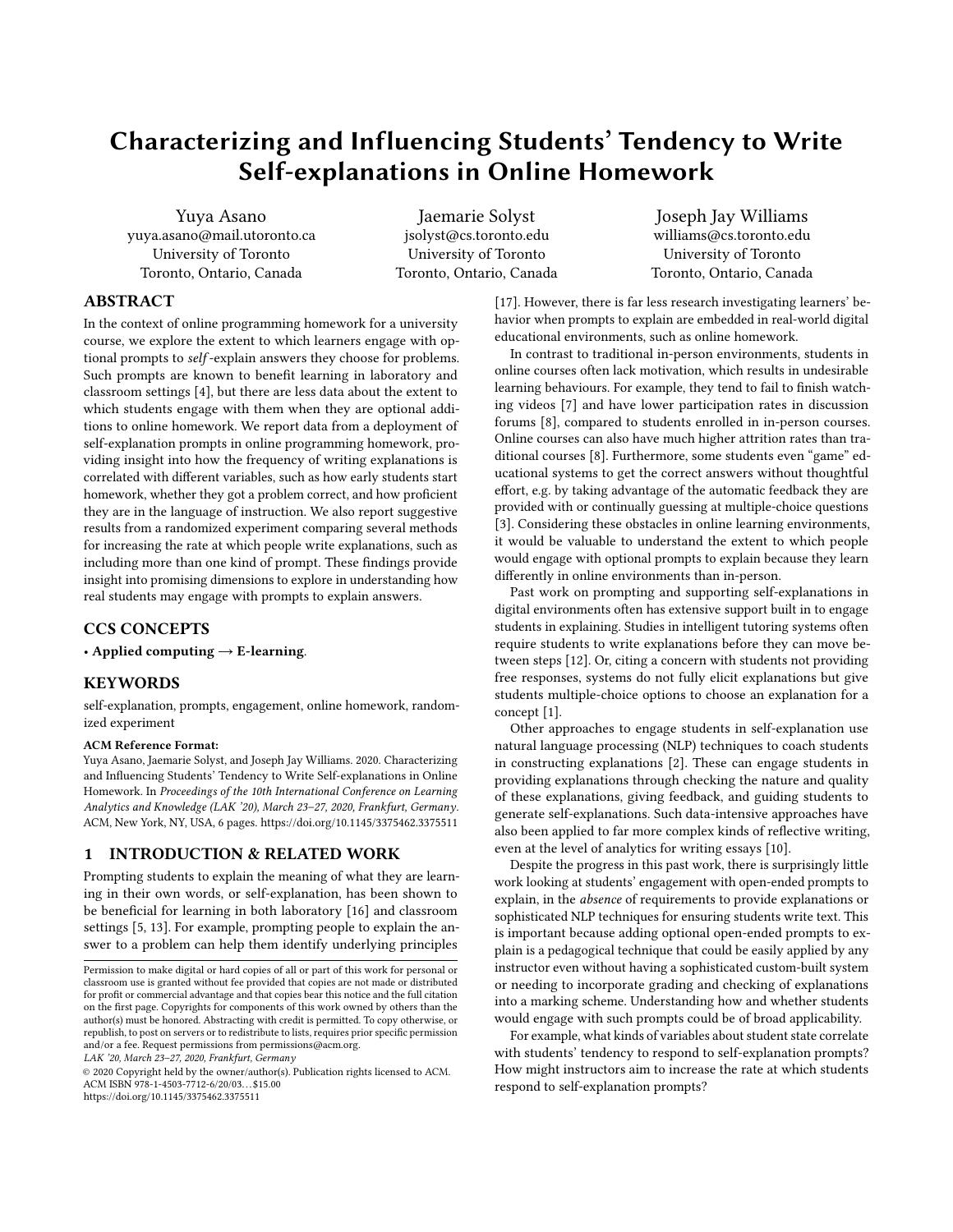Work on retrieval-practice comes the closest, in comparing the impact of asking people to write summaries of videos with that of providing summaries [\[15\]](#page-5-13). In contrast, we investigate students' engagement to open-ended prompts to explain the answers they chose to online homework problems in a for-credit university course. We explore the complexities of encouraging students to engage in self-explanation in an online homework platform for introductory programming. Specifically, we investigate the following research questions:

- (1) When do students tend to respond to self-explanation prompts?
- (2) How might we encourage students to respond to self-explanation prompts?

To answer these questions, we embedded prompts asking novice programming students to explain their answers for online homework problems. This paper reports on how the proportion of students writing self-explanations covaries with several variables about student state. We found that students were less likely to participate in self-explanation if they spent less time on solving homework questions, were not confident in their proficiency in the language of instruction, or scored poorly on homework questions. Additionally, students who performed well on the intervention questions and prior related problems generated more detailed explanations. We also employed various prompting strategies to address our second research question. Although many of these prompting strategies did not result in statistically significant differences, the data provide insights into which findings are promising. For example, giving context for the self-explanation prompt might have discouraged students from writing and lowered the specificity of explanations, while the specificity of explanations might have been increased by a prompt with a metacognitive element of identifying points of confusion [\[4\]](#page-5-0).

#### 2 METHODS

In this section, we summarize the details of our experiments, including participants, the "contextual" variables to capture characteristics of students or their state, and the experimental factors varied to encourage self-explanation.

#### <span id="page-1-1"></span>2.1 Deployment in Online Homework System

We embedded self-explanation prompts, which we refer to as interventions, in online homework problems in an introductory programming course at a large research university in North America. The digital homework system consists of pre-lecture and post-lecture activities, in which students are assigned tasks every week before and after the lectures. Both activities have multiple-choice and open-ended Python coding questions (309 and 61, respectively), but only pre-lecture activities have instructional videos (133 in total). 46% of the problems were for course credit and accounted for 14% of the students' final grade. The only feedback the system gives to the students is the correctness of their answer and their score. We deployed the interventions on one not-for-credit multiple-choice problem (P1) and one for-credit multiple-choice problem (P2), which were in different pre-lecture activities in the same week (Figure [1\)](#page-1-0).

There were 205 students enrolled in the course. At the beginning of the course, we sent out a survey to ask students about their backgrounds and for consent to use their data in this study. We <span id="page-1-0"></span>Consider this list: [3, 6, 7, 4, 9, 5] What is the maximum number of passes of insertion sort that could have been completed?  $\Box$  1  $\Box$  2  $\Box$  3  $\Box$  4 History Submit X Your solution is either incorrect or incomplete One way to learn more is to stop and reflect. Explain why you chose your answer.

Figure 1: The screenshot of P1 and our intervention. Students saw an intervention every time they hit "Submit" button and saw the same intervention even when they submitted multiple times on the same question. Prompts were shown through Qualtrics survey [\[14\]](#page-5-14).

removed students from our analysis who did not consent to be a part of our study and used data from 95 students on P1 and 126 students on P2.

#### 2.2 Contextual Variables about Student State

To understand covariation between tendency to write explanations and student state, we used Contextual Variables to categorize student state.

Logged data from the homework system were used to obtain the following contextual variables: Time Solving Problems, Time Until Deadline, whether they Solved Problem Correctly at the first attempt, and Accuracy on Related Prior Problems (Table [1\)](#page-3-0). The time spent on solving problems was estimated using the time of the previous submission since both P1 and P2 immediately followed other problems. Related prior problems were already encoded by the instructors who had designed and used the system over more than five years. Accuracy on Related Prior Problems was calculated by averaging the score of each attempt for each prior problem and then averaging those averages across the prior problems.

A measure of proficiency in the language of instruction (English) was obtained by asking if the students "find it challenging to read and listen in English. For example, in reading text and listening to videos in [the name of the online homework system]" in the survey. They answered on a 9-point Likert scale (from 9: strongly disagree to 1: strongly agree).

Measures for each student, except for their scores on P1 and P2, were compared with the corresponding medians to categorize students into two groups for each contextual variable in Table [1.](#page-3-0) The contextual variable Solved Problem Correctly was determined by whether students got a full score in P1 or P2.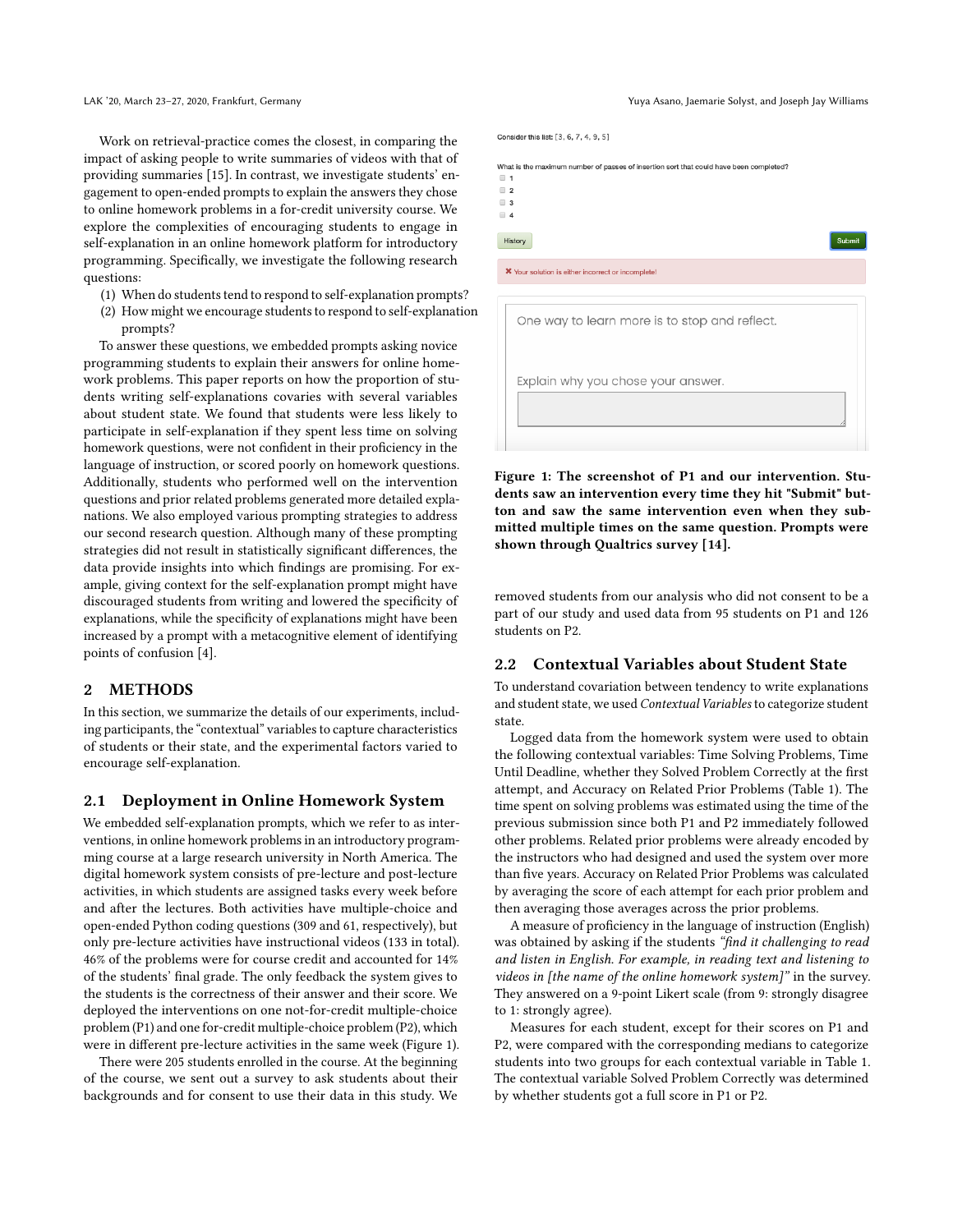#### 2.3 Experimental Factors

When we showed self-explanation prompts to students, we also randomly assigned students to receive differently-worded prompts, additional messages, and text entry boxes of different sizes as shown in Figure [1.](#page-1-0) The Context for Prompts told students that "one way to learn more is to stop and reflect". It provided them with some context for why the prompt was being included before they read. It incorporated some strategies in the ARCS model, which is aimed at increasing and maintaining the motivation of learners [\[9\]](#page-5-15). The prompt was given to 59 and 78 students in P1 and P2, respectively. We showed an Elaboration on Prompt, saying "for example, what are the key concepts you used? Are there concepts you're confused about?", to 50 students in P1 and 65 students in P2. It contained a metacognitive element used to elicit self-explanation in a prior study [\[4\]](#page-5-0). All students saw the default justification-based prompt, "explain why you chose your answer" [\[6\]](#page-5-16). We also randomized whether students (50 in P1 and 62 in P2) were asked to write as if they were explaining to a friend. The Explain to Friend phrase, "as if you were talking to a friend in class", was added to the end of the default prompt. In addition, we varied the Size of Text Box in P2. In P1, all students received a multi-line box, but in P2, 67 students received a single-line box while the remaining (59) received a multi-line box.

The unequal number of participants per condition occurred not because of differential dropout, but because we randomized the conditions based on their internal identification code in the homework system. In addition to the students who did not consent to their data being used for research (mentioned in section [2.1\)](#page-1-1), we dropped some of the students from our analysis because they moved onto the next problem in less than one second after completing it and were unlikely to have seen the prompts, but this dropout is not the cause of the uneven distribution of the participants in each condition.

## 2.4 Specificity of Students' Explanations

<span id="page-2-0"></span>

Figure 2: The flowchart of our coding schema for Explanation Specificity. This was adapted from Menekse et al. [\[11\]](#page-5-17)

We coded the student-generated explanations to assess their specificity. We adapted the coding schema suggested by Menekse et al. [\[11\]](#page-5-17). Explanations were assigned scores ranging from 0 to 3. Figure [2](#page-2-0) illustrates our coding schema.

A score of 0 means that the student left the text box blank (i.e. no explanation was written) or that their explanation did not engage with the core concepts of the problem. Explanations that received a score of 0 includes "because it's correct" and "this is what the [the name of the homework system] video taught me". Since the students who did not write an explanation received a score of 0, our results were skewed toward 0.

Explanations received a score of 1 if they were not specific to the current problems or only took words or phrases directly from the problem statement. For example, in P2 a student wrote "because bubble sort is an algorithm that supposedly 'sorts' items from smallest to largest. Bubble sort is used once, so the last item on the list would be the largest". Although this looks specific to the topic of the problem, which is bubble sort, this explanation discusses the general fact that any sorting algorithm eventually arranges the elements of its input in ascending order.

A score of 2 was assigned to the explanations that discussed the topic of the problem but were not detailed. One example from P1 is "the fourth item in the list is not sorted". This student seemed to refer to the property of insertion sort, in that it sorts the first  $n$ elements relatively after the  $n^{\text{th}}$  pass, but did not say explicitly how this statement related to the answer of the problem.

A score of 3 was given to explanations that were detailed and specific to the problem. In P2, a student said "... for each two items in a list, it compares which is largest and ensures the largest is to the right of the two, going through the whole list the largest item in the list should be at the far right". This explanation clearly shows how the student translated their understanding of bubble sort to their answer.

#### 3 RESULTS

In this section, we first present the correlations between characteristics of students and the frequency of writing self-explanations (at all) and the tendency to write more specific explanations. We then present the effects of the experimental factors on the frequency and specificity of self-explanations.

# 3.1 Relationship between Student State and Self-Explanation Frequency and Specificity

The results indicate that only a minority of students wrote responses to the self-explanation prompts. Only 18 students wrote explanations in both problems, and 27.7% of students wrote an explanation at least once (in either problem). Over 96% of explanations were generated directly following the student's first submission for a given problem. Therefore, we focus on students' first submissions in the following analysis.

We found that students were more likely to write responses to self-explanation prompts when they started homework early, spent more time solving the homework questions, and had a good performance in related prior and target questions (Table [1\)](#page-3-0). For example, of students who were above the median in Time Solving Problem, the proportion writing explanations was 38% (P1) and 32% (P2). Of students who were below the median in Time Solving Problems, the proportion was 7% (P1) and 17% (P2) (two proportion z-test,  $z = 3.57, 1.94, p < 0.01, 0.05$ , two-tailed).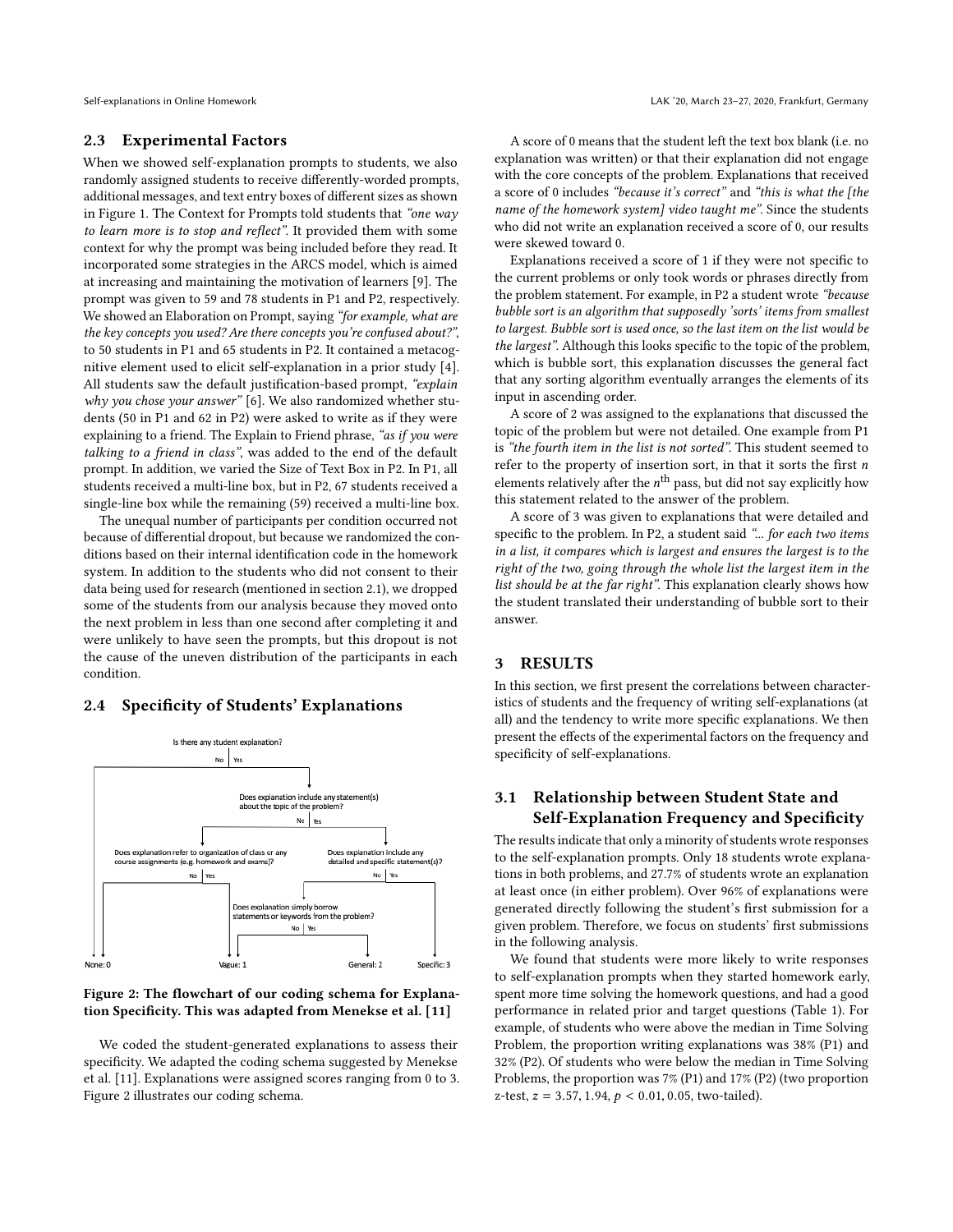<span id="page-3-0"></span>Table 1: The proportion of students who wrote self-explanations and their average specificity (with and without blank explanations), by the contextual variables representing student state. Numbers in parentheses represent standard error of the mean. The symbol  $*$  indicates a significant statistical difference at  $p < 0.05$  level, between the two rows within the same context. The difference between proportions was tested using a two-proportion z-test, and the difference in specificity was tested using a Mann-Whitney U-test. Note that blank explanations received a specificity score of 0.

|                                     |                                                                                                                                                                                                      | Proportion of Students<br>who Wrote Explanation |                 | <b>Explanation Specificity</b> |                 | <b>Explanation Specificity</b><br>(blanks removed) |                 |
|-------------------------------------|------------------------------------------------------------------------------------------------------------------------------------------------------------------------------------------------------|-------------------------------------------------|-----------------|--------------------------------|-----------------|----------------------------------------------------|-----------------|
| <b>Student Contextual Variables</b> |                                                                                                                                                                                                      | P <sub>1</sub>                                  | P <sub>2</sub>  | P <sub>1</sub>                 | P <sub>2</sub>  | P <sub>1</sub>                                     | P <sub>2</sub>  |
| Time Solving Problem                | <median< td=""><td><math>0.07^* (0.03)</math></td><td><math>0.17^* (0.05)</math></td><td>0.12(0.07)</td><td>0.22(0.08)</td><td>1.67(0.88)</td><td>1.3(0.37)</td></median<>                           | $0.07^* (0.03)$                                 | $0.17^* (0.05)$ | 0.12(0.07)                     | 0.22(0.08)      | 1.67(0.88)                                         | 1.3(0.37)       |
|                                     | >median                                                                                                                                                                                              | $0.38*(0.06)$                                   | $0.32^* (0.05)$ | 0.56(0.14)                     | 0.44(0.11)      | 1.45(0.30)                                         | 1.36(0.28)      |
| Time Until Deadline                 | <median< td=""><td><math>0.15*(0.05)</math></td><td>0.20(0.05)</td><td>0.28(0.10)</td><td>0.33(0.11)</td><td>1.86(0.51)</td><td>1.67(0.41)</td></median<>                                            | $0.15*(0.05)$                                   | 0.20(0.05)      | 0.28(0.10)                     | 0.33(0.11)      | 1.86(0.51)                                         | 1.67(0.41)      |
|                                     | >median                                                                                                                                                                                              | $0.33^* (0.06)$                                 | 0.30(0.05)      | 0.43(0.13)                     | 0.35(0.09)      | 1.31(0.34)                                         | 1.15(0.25)      |
| Self-rated Proficiency in           | <median< td=""><td><math>0.14*(0.04)</math></td><td><math>0.13^* (0.04)</math></td><td>0.14(0.07)</td><td>0.21(0.08)</td><td>1.0(0.44)</td><td>1.44(0.38)</td></median<>                             | $0.14*(0.04)$                                   | $0.13^* (0.04)$ | 0.14(0.07)                     | 0.21(0.08)      | 1.0(0.44)                                          | 1.44(0.38)      |
| Language of Instruction (English)   | >median                                                                                                                                                                                              | $0.36*(0.06)$                                   | $0.35^* (0.06)$ | 0.60(0.15)                     | 0.46(0.12)      | 1.69(0.35)                                         | 1.3(0.28)       |
| Solved Problem Correctly            | N <sub>0</sub>                                                                                                                                                                                       | $0.14*(0.04)$                                   | $0.16*(0.04)$   | $0.11^* (0.04)$                | $0.16*(0.06)$   | 0.75(0.31)                                         | 1.0(0.33)       |
|                                     | Yes                                                                                                                                                                                                  | $0.38*(0.08)$                                   | $0.35*(0.06)$   | $0.72*(0.19)$                  | $0.53^* (0.13)$ | 1.87(0.36)                                         | 1.5(0.28)       |
| Accuracy on Related                 | <median< td=""><td><math>0.15*(0.04)</math></td><td>0.22(0.05)</td><td><math>0.15*(0.06)</math></td><td><math>0.16*(0.06)</math></td><td>1.0(0.42)</td><td><math>0.73^* (0.25)</math></td></median<> | $0.15*(0.04)$                                   | 0.22(0.05)      | $0.15*(0.06)$                  | $0.16*(0.06)$   | 1.0(0.42)                                          | $0.73^* (0.25)$ |
| Prior Problems                      | >median                                                                                                                                                                                              | $0.37^* (0.07)$                                 | 0.29(0.05)      | $0.63^* (0.17)$                | $0.54*(0.13)$   | 1.73(0.36)                                         | $1.88*(0.31)$   |

Students who started the homework earlier—above the median of Time Until Deadline—engaged in self-explanation more often than those who did not in P1, but that difference did not approach significance in P2 (two proportion z-test,  $z = 1.98, 1.33, p = 0.05, 0.18$ , two-tailed). Furthermore, 36% (P1) and 35% (P2) of students with higher Self-rated Proficiency in Language of Instruction (English) wrote self-explanations in P1 and P2 respectively, while only 14% (P1) and 13% (P2) of students with lower proficiency did so (two proportion z-test,  $z = 2.45, 2.66, p = 0.01, 0.01$ , two-tailed).

We also found that a student's understanding of the current and previous course material affected their tendency to write explanations (Table [1\)](#page-3-0). For instance, students were more likely to engage with self-explanation prompts if they Solved Problem Correctly (two proportion z-test,  $z = 2.71, 2.56, p = 0.01, 0.01$ , two-tailed). Additionally, students with higher Accuracy on Related Prior Problems tended to participate in self-explanation in P1 (two proportion z-test,  $z = 2.45$ ,  $p = 0.01$ , two-tailed). This difference was not statistically significant in P2 (two proportion z-test,  $z = 0.83$ ,  $p = 0.41$ , two-tailed).

Explanation Specificity was influenced by student performance, in both variable Solved Problem Correctly and its Accuracy on Related Prior Problems (Table [1\)](#page-3-0). Without dropping blank explanations, the average specificity for students who Solved Problem Correctly at the first try was 0.72 (P1) and 0.53 (P2), but, for those who did not, it was 0.11 (P1) and 0.16 (P2) (Mann-Whitney U-test,  $U = 1312.0, 2264.5, p = 0.01, 0.03$ . Students who had higher Accuracy on Related Prior Problems created more specific explanations ( $M = 0.63, 0.54$ ), compared to those who had lower accuracy  $(M = 0.15, 0.16)$ . These differences were statistically significant (Mann-Whitney U-test,  $U = 1304.0, 2231.0, p = 0.02, 0.05$ ). However, after removing students who did not write any explanations, most differences were not statistically significant except for the Accuracy on Related Prior Problems in P2 (Mann-Whitney U-test,  $U = 191.0, p = 0.01$ .

### 3.2 Effects of Different Prompts and Messages

Counterintuitively, the Context for Prompt had marginally significant negative effects on the proportion of students who wrote explanations but did not change the Explanation Specificity (Table [2\)](#page-4-0). Only 14% and 17% of students wrote explanations when they received the Context for Prompt, in P1 and P2, respectively, while 31% of students did so when they did not get it,in both P1 and P2, (two proportion z-test,  $z = -1.83, -1.77, p = 0.07, 0.08$ , two-tailed). The impact on Explanation Specificity was not statistically significant; the results of Mann-Whitney U-test were  $U = 961.5, 1722.0$ and  $p = 0.21, 0.24$  with blank explanations and  $U = 53.5, 111.0$  and  $p = 0.53, 0.51$  without them.

The Elaboration on Prompt did not change the Proportion of Students who Wrote Explanations as shown in Table [2](#page-4-0) (two proportion z-test,  $z = 1.49, 1.03, p = 0.14, 0.30,$  two-tailed). Also, there was no significant effect of the Elaboration on Prompt on the Explanation Specificity either before (Mann-Whitney U-test,  $U = 1237.5, 2130.5,$  $p = 0.18, 0.26$  or after (Mann-Whitney U-test,  $U = 68.5, 140.0$ ,  $p = 0.74, 0.59$ ) removing blank explanations from the analysis.

Asking students to Explain to Friend in class had no effect on the Proportion of Students who Wrote Explanation (two proportion z-test,  $z = -1.39, -0.51, p = 0.16, 0.61,$  two-tailed), or on Explanation Specificity (non-blank and blank explanations) (Mann-Whitney U-test,  $U = 1101.0$ , 1970.5,  $p = 0.78, 0.92$ ), or Explanation Specificity (only non-blank explanations) (Mann-Whitney U-test,  $U = 79.0, 134.0, p = 0.21, 0.81$ .

The Size of Text Box (single-line vs multi-line) factor in P2 (all P1 problems had a multi-line text box) had no significant effect on the Proportion of Students who Wrote Explanations (two proportion z-test,  $z = -0.42$ ,  $p = 0.68$ , two-tailed). However, in examining the Explanation Specificity (blanks removed) for people who wrote explanations, there was a significant reduction in Explanation Specificity for the single-line text box (Mann-Whitney U-test,  $U = 194.5$ ,  $p = 0.01$ ).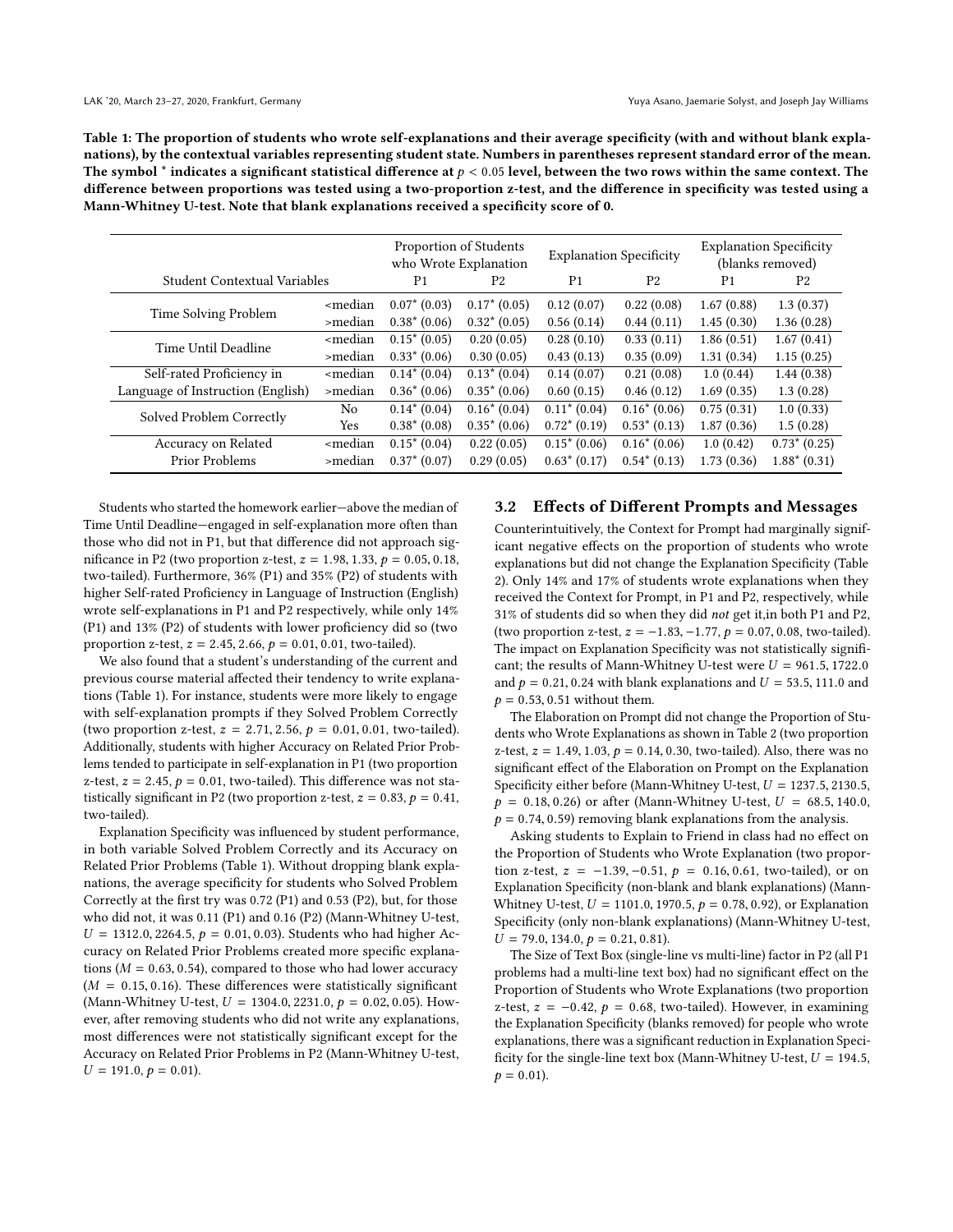<span id="page-4-0"></span>Table 2: The proportion of students who wrote self-explanations and their average specificity (with and without blank explanations), by the experimental factors. Numbers in parentheses represent standard error of the mean. The symbol \* indicates a significant statistical difference at  $p < 0.05$  level, between the two rows within the same factor. The difference between proportions was tested using a two-proportion z-test, and the difference in specificity was tested using a Mann-Whitney U-test. Note that blank explanations received a specificity score of 0.

|                             |              | Proportion of Students<br>who Wrote Explanation |            | <b>Explanation Specificity</b> |                | <b>Explanation Specificity</b><br>(blanks removed) |                |
|-----------------------------|--------------|-------------------------------------------------|------------|--------------------------------|----------------|----------------------------------------------------|----------------|
| <b>Experimental factors</b> |              | P <sub>1</sub>                                  | P2         | P <sub>1</sub>                 | P <sub>2</sub> | P <sub>1</sub>                                     | P <sub>2</sub> |
| Context                     | Not received | 0.31(0.05)                                      | 0.31(0.05) | 0.42(0.11)                     | 0.38(0.09)     | 1.39(0.30)                                         | 1.25(0.24)     |
| for Prompt                  | Received     | 0.14(0.05)                                      | 0.17(0.05) | 0.25(0.12)                     | 0.27(0.11)     | 1.8(0.73)                                          | 1.62(0.53)     |
| Elaboration                 | Not received | 0.18(0.05)                                      | 0.22(0.05) | 0.24(0.10)                     | 0.26(0.09)     | 1.33(0.47)                                         | 1.21(0.33)     |
| on Prompt                   | Received     | 0.31(0.06)                                      | 0.30(0.05) | 0.49(0.13)                     | 0.43(0.11)     | 1.57(0.36)                                         | 1.44(0.30)     |
| Explain                     | Not received | 0.30(0.06)                                      | 0.27(0.05) | 0.36(0.11)                     | 0.35(0.10)     | 1.2(0.34)                                          | 1.29(0.32)     |
| to Friend                   | Received     | 0.18(0.05)                                      | 0.23(0.05) | 0.36(0.12)                     | 0.33(0.10)     | 2.0(0.46)                                          | 1.4(0.32)      |
| Size of                     | Single-line  | N/A                                             | 0.27(0.05) | N/A                            | 0.2(0.07)      | N/A                                                | $0.75*(0.27)$  |
| Text Box                    | Multi-line   | N/A                                             | 0.24(0.05) | N/A                            | 0.46(0.12)     | N/A                                                | $1.94*(0.30)$  |

# 4 DISCUSSION, LIMITATIONS & FUTURE WORK

The current work aimed at a better understanding of how students in a real course would respond to optional prompts to explain their answers when solving multiple-choice questions in online programming homework. We found that over 25% of students wrote explanations when prompted, even though no marks were awarded. However, student interviews and surveys suggested that even when students do not type responses, some of them are reflecting on the questions without writing responses because they find typing laborious. What students type is useful evidence but likely underestimates the depth and quality of the reflection they engage in.

Students were more likely to write a self-explanation when they had spent more time solving the question, started more in advance of the deadline, rated themselves as proficient in the language of instruction, got the answer right at the first attempt, and did well on similar previous problems. While in hindsight these might seem to be intuitive results, we believe that empirical evidence for these patterns in a real-world university course is useful. Firstly, there has been relatively little work reporting on the levels of engagement with writing self-explanations, in contexts where prompts are optional additions to online programming homework. This means there are little data for instructors and researchers to understand how frequently people engage in writing such explanations and how writing such explanations is correlated with our reported contextual variables about student state.

Secondly, there are reasons to predict we might not have found these correlations in our specific setting. One might also predict there would be no correlation or the opposite relationship, in different settings. For example, it could have been the case that students who spend more time on a question or perform better on related questions might not have been any more likely to write explanations because writing an explanation could be related to factors independent of diligence, such as personal preferences for articulating thoughts verbally through typing. Students who perform better might sometimes be less likely to write explanations than those who don't perform well because they see the explanation

as being obvious. It is also noteworthy that students were more likely to write an explanation when they got an answer correct than when they got it incorrect, on average. However, several students reported in an end of course survey just the opposite—they would prefer to write explanations and reflect when the answer was not obvious or they were confused about what the right answer was.

Even the intuitive finding that learners who rated their proficiency in the language of instruction (English) lower were 22% less likely to write an explanation is valuable because it provides compelling quantitative evidence for supporting this population. It raises important questions about how to encourage people who report (and may be) less proficient in the language of instruction to engage in self-explanation. One potential solution might be allowing them to reflect in a way that does not involve laborious typing, such as fill-in-the-blank or multiple-choice explanations [\[1\]](#page-5-10).

4.0.1 Experimental Results on Promoting Self-Explanation. There were some surprising trends in the effects of our experiments on students' responses to self-explanation prompts. For example, the Context for Prompt factor varied whether or not we gave students context for why the self-explanation prompt was included, by including the message "one way to learn more is to stop and reflect" above the prompt. This was included because feedback from the instructor and a few students suggested it was jarring or confusing to suddenly see the prompt "explain why you chose your answer" below a problem with no explication of why this was added to a problem. However, the data suggest that including this message might reduce the proportion of students who engage in self-explanation. This points to an interesting direction for future work, to more directly understand this phenomenon and the contexts in which it occurs. One possibility is that for some students the cost of scrolling down this message to read the prompt outweighs the benefit of having the system explain why a self-explanation prompt has been added. Another possibility is that students were frustrated by the statement of an overly obvious point, which points the way to better ways to design such messages.

There were also interesting trends that did not approach statistical significance. Including an elaboration on the prompt, saying that